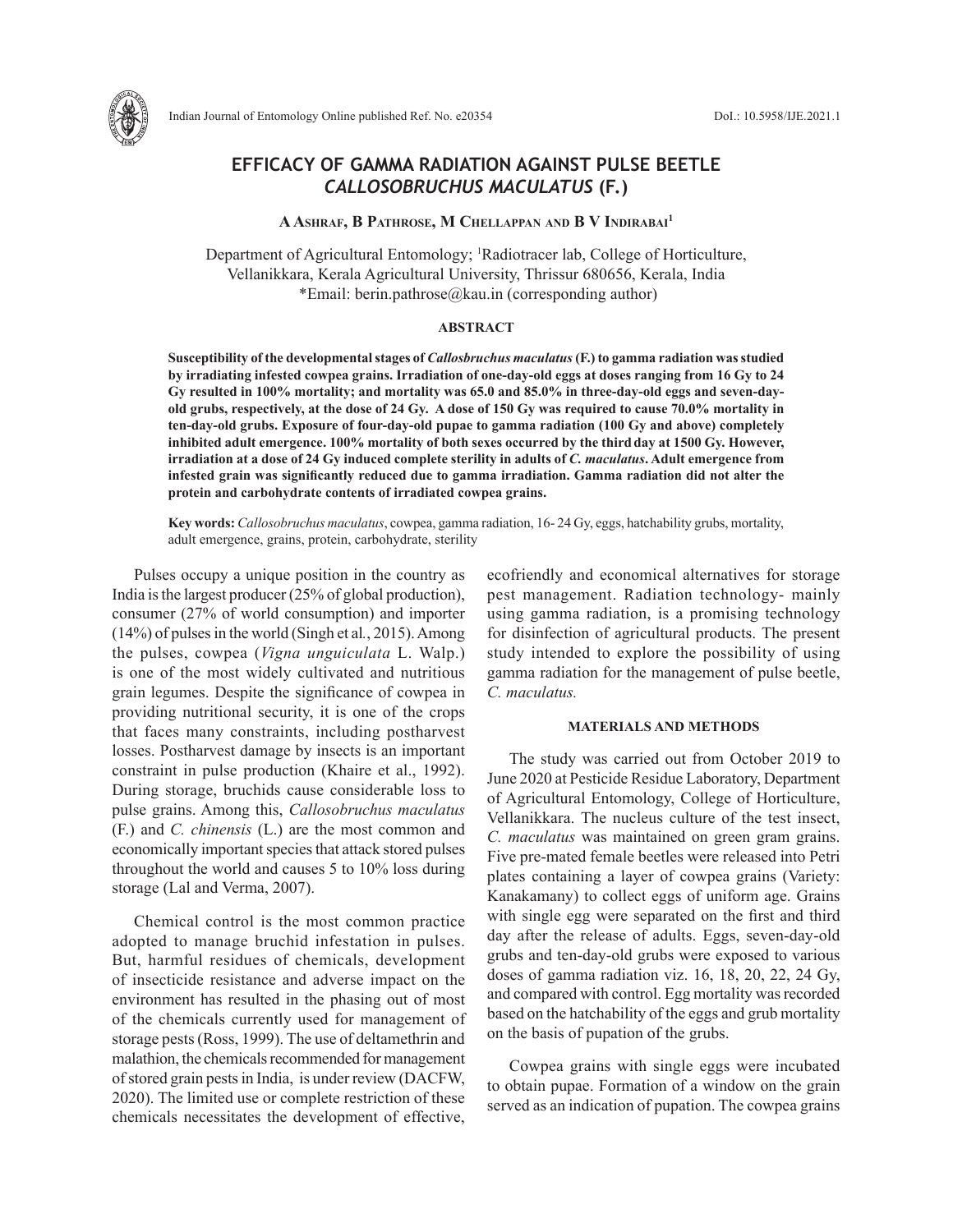having 4-day-old pupae were treated with doses of 50, 75, 100, 1, 150 Gy and compared with an untreated control. Mortality of pupae were recorded based on the adult emergence. One-day-old adult females and males were irradiated separately with five doses of gamma radiation viz., 100, 500, 750, 1000 and 1500 Gy. Mortality of adults were recorded on the third day after irradiation. All the experiments had four replications with ten insects/developmental stage/ replicate. Virgin males and females were irradiated separately after exposure to different doses of gamma radiation viz.*,* 16, 18, 20, 22 and 24 Gy. Five pairs of irradiated adults from each dose was released into cowpea grains (20 g) and removed after 5 days. Twenty grains with eggs were selected randomly from the grain lot to estimate the number of eggs per 20 grains. Further, 20 grains with single egg were separated and kept for observing egg hatchability, number of grubs, number of pupae, per cent adult emergence, total developmental period, adult longevity and sex ratio.

Twenty grains each with one-day-old eggs, 7-dayold grubs and one-day-old adults in 1:1 sex ratio were released into cowpea (500 g) of and incubated for ten days. Each grain lot was irradiated with five different doses of gamma radiation viz., 20, 40, 60, 80 and 100 Gy. The released adults were removed after ten days of irradiation, and the number of adults emerged from the grain lot was observed daily till the adult emergence stopped. Total carbohydrate was estimated using anthrone reagent method (AOAC, 1980), and total protein content using Lowry's method (Sadasivam and Manickam, 1992) after exposing cowpea grains to different doses of gamma radiation viz., 20, 40, 60, 80 and 100 Gy. The irradiation unit used was Gamma Chamber-5000. The data obtained in the experiments were analyzed in completely randomized design using statistical package, SPSS 16.0 after required transformation.

# **RESULTS AND DISCUSSION**

Mortality of one-day-old eggs was 100% at all the doses (16 to 24 Gy) used for irradiation. In three-day-old eggs, mortality varied from 52.50% at 16 Gy to 65.0% at 24 Gy (Table 1). In control, the mortality was only 15.0%, which was significantly lower than all other treatments. Similar to these findings, one-day-old eggs of *C. maculatus* irradiated at 10 Gy did not hatch, while three-day-old eggs required a higher dose of 200 Gy to prevent hatching (Ghogomu, 1990). But Olaifa et al. (1990) reported 100% inhibition of hatching of twoday-old eggs of *C. maculatus* at a dose of 1 Gy itself.

Mortality of seven-day-old grubs were significantly higher over control (17.50%) when irradiated at doses ranging from 16 to 24 Gy. Mortality was maximum (85.0%) at the highest dose of 24 Gy, which was significantly more over all other doses, except 22 Gy. As the age of the grub increased to 10 days, a higher dose of 50 Gy caused only 52.50% mortality (Table 1). Mortality at all the doses of irradiation was significantly higher over mortality in control (7.50%). In comparison to *C. maculatus*, complete mortality of ten-day-old grubs of *C. chinensis* occurred at a higher dose of 800 Gy (Supawan, 2005). In conformity to the present study, Saour and Makee (2004) reported a decrease in radiosensitivity with increase in age of larvae of potato tuber moth *Phthorimaea operculella* (Zeller)*.* Mortality of 1 to 1.5 days old larvae was  $85.30\%$  at 150 Gy, which decreased significantly to 72.30% when the age of larvae progressed to 12 to 12.5 days.

Mortality of irradated four-day-old pupae were significantly higher over control. Total mortality of pupae occurred at a dose of 100 Gy and above (Table 1). According to Ghogomu (1990), irradiation of *C. maculatus* pupae at 10 Gy resulted in only 8.0% adult emergence and complete inhibition of adult emergence occurred at a higher dose of 300 Gy. Contrary to these results, Dongre et al*.* (1997) observed 50% adult emergence after irradiating pupae at 150 Gy. A higher dose of 650 Gy was required to completely inhibit adult emergence after irradiation (Hammad et al.*,* 2020). Diop et al. (1996) maintained 214 eggs of *C. maculatus* and irradiated them at their pupal stage at 100 Gy, but, only one adult emerged out after irradiation, which is similar to our study.

Complete mortality of both sexes of *C. maculatus*  occurred at the highest dose of 1500 Gy after threedays of exposure, which was significantly more over all other treatments and control (Table 1). On the 3rd day of irradiation, the mortality of female and male adults in control (2.50% and 10.0%, respectively) was not significantly different from the mortality at the lowest dose of 100 Gy (17.50% and 15.0%, respectively). Dongre et al*.* (1997) also reported similar results after irradiating eggs, and adults of *C. maculatus*. Twenty four-hour old eggs did not hatch at a dose below 10 Gy, whereas, hatching was normal in three-day-old eggs. While there was total mortality of adults at 1500 Gy. In *C. chinensis*, mortality of twoday-old adults was 97.0% at 800 Gy after four days of exposure (Supawan et al*.,* 2005).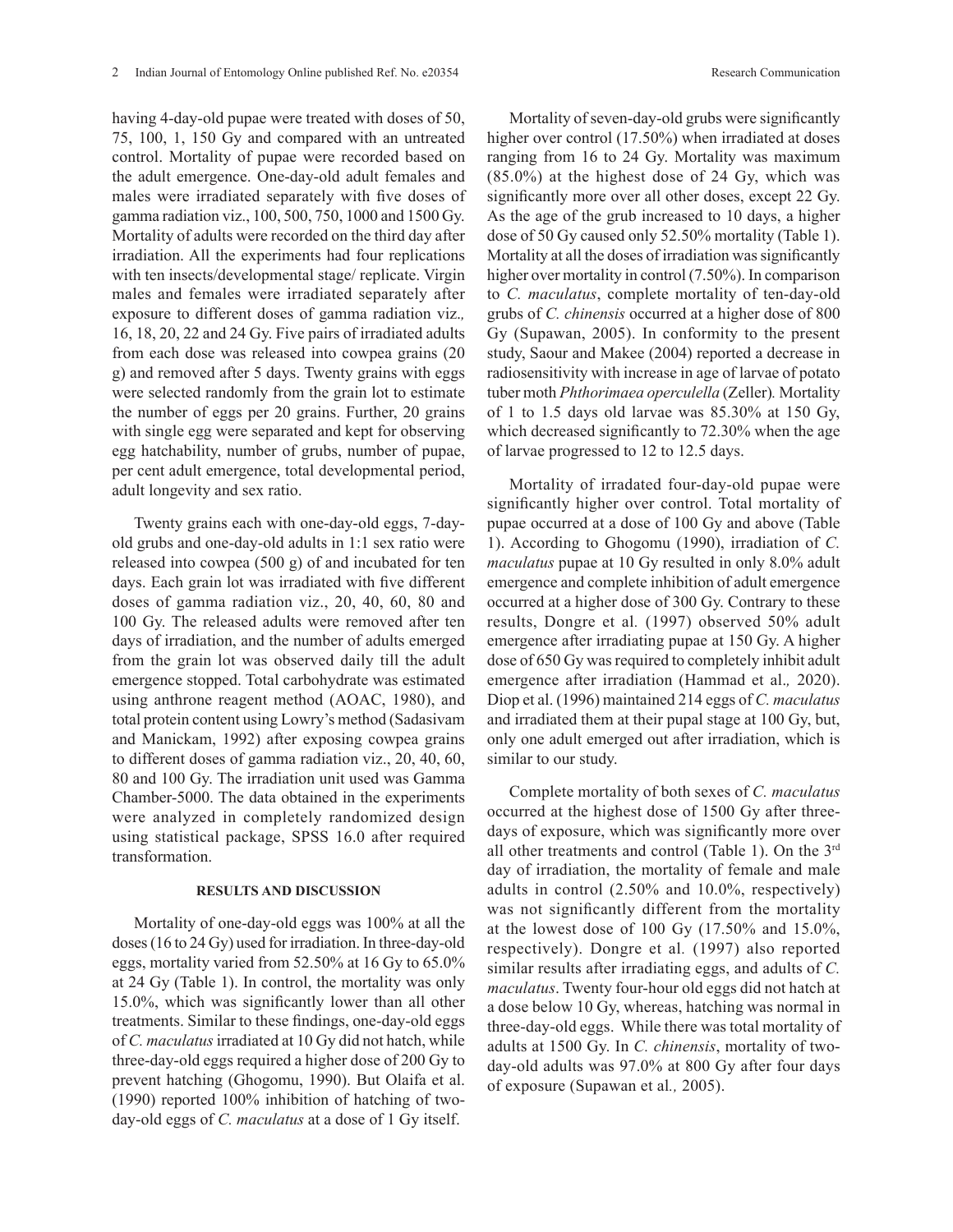#### Efficacy of gamma radiation against pulse beetle *Callosobruchus maculatus* (F.) 3 A Ashraf et al.

| Dose        | Mortality $(\%)$    |                      |                    |                    |                       |                    |                    |  |  |  |  |
|-------------|---------------------|----------------------|--------------------|--------------------|-----------------------|--------------------|--------------------|--|--|--|--|
| (Gy)        | E1                  | E3                   | G7                 | G10                | P4                    | Ad. Fe             | Ad. Ma             |  |  |  |  |
| 16          | 100.00 <sup>b</sup> | $\overline{52.50^b}$ | $65.00^{b}$        |                    |                       |                    |                    |  |  |  |  |
|             | $(1.41)^*$          | $(0.81)$ *           | $(0.94)$ *         |                    |                       |                    |                    |  |  |  |  |
| 18          | 100.00 <sup>b</sup> | 55.00 <sup>b</sup>   | 62.50 <sup>b</sup> |                    |                       |                    |                    |  |  |  |  |
|             | $(1.41)^*$          | $(0.84)$ *           | $(0.91)$ *         |                    |                       |                    |                    |  |  |  |  |
| 20          | $100.00^{b}$        | 67.50 <sup>b</sup>   | 70.00 <sup>b</sup> |                    |                       |                    |                    |  |  |  |  |
|             | $(1.41)$ *          | $(0.96)*$            | $(0.99)*$          |                    |                       |                    |                    |  |  |  |  |
| 22          | 100.00 <sup>b</sup> | 62.50 <sup>b</sup>   | $77.50^{bc}$       |                    |                       |                    |                    |  |  |  |  |
|             | $(1.41)$ *          | $(0.91)$ *           | $(1.08)*$          |                    |                       |                    |                    |  |  |  |  |
| 24          | 100.00 <sup>b</sup> | 65.00 <sup>b</sup>   | 85.00°             |                    |                       |                    |                    |  |  |  |  |
|             | $(1.41)$ *          | $(0.94)$ *           | $(1.17)^*$         |                    |                       |                    |                    |  |  |  |  |
| 50          |                     |                      |                    | 52.50 <sup>b</sup> | 60.00 <sup>b</sup>    |                    |                    |  |  |  |  |
|             |                     |                      |                    | $(0.81)$ *         | $(0.89)*$             |                    |                    |  |  |  |  |
| 75          |                     |                      |                    | 52.50 <sup>b</sup> | 80.00c                |                    |                    |  |  |  |  |
|             |                     |                      |                    | $(0.81)$ *         | $(1.11)^*$            |                    |                    |  |  |  |  |
| 100         |                     |                      |                    | 60.00 <sup>b</sup> | $100.00$ <sup>d</sup> | $17.50^{ab}$       | $15.00^{ab}$       |  |  |  |  |
|             |                     |                      |                    | $(0.89)*$          | $(1.41)$ *            | $(0.43)*$          | $(0.40)*$          |  |  |  |  |
| 125         |                     |                      |                    | 65.00 <sup>b</sup> | $100.00^{\rm d}$      |                    |                    |  |  |  |  |
|             |                     |                      |                    | $(0.94)$ *         | $(1.41)$ *            |                    |                    |  |  |  |  |
| 150         |                     |                      |                    | 70.00 <sup>b</sup> | $100.00$ <sup>d</sup> |                    |                    |  |  |  |  |
|             |                     |                      |                    | $(0.99)*$          | $(1.41)$ *            |                    |                    |  |  |  |  |
| 500         |                     |                      |                    |                    |                       | 27.50 <sup>b</sup> | $27.50^{bc}$       |  |  |  |  |
|             |                     |                      |                    |                    |                       | $(0.55)*$          | $(0.55)*$          |  |  |  |  |
| 750<br>1000 |                     |                      |                    |                    |                       | 35.00 <sup>b</sup> | 42.50cd            |  |  |  |  |
|             |                     |                      |                    |                    |                       | $(0.63)*$          | $(0.71)$ *         |  |  |  |  |
|             |                     |                      |                    |                    |                       | 62.50c             | 47.50 <sup>d</sup> |  |  |  |  |
|             |                     |                      |                    |                    |                       | $(0.91)$ *         | $(0.76)*$          |  |  |  |  |
| 1500        |                     |                      |                    |                    |                       | $100.00^{\rm d}$   | $100.00^{\rm e}$   |  |  |  |  |
|             |                     |                      |                    |                    |                       | $(1.41)$ *         | $(1.41)^*$         |  |  |  |  |
| Control     | 2.50 <sup>a</sup>   | $15.00^{\rm a}$      | $17.50^{\circ}$    | 7.50 <sup>a</sup>  | $12.50^{\circ}$       | 2.50 <sup>a</sup>  | $10.00^{\rm a}$    |  |  |  |  |
|             | $(0.16)$ *          | $(0.40)$ *           | $(0.43)*$          | $(0.28)$ *         | $(0.36)^*$            | $(0.16)^*$         | $(0.32)*$          |  |  |  |  |

Table 1. Mortality of life stages of *C. maculatus* with gamma radiation

E1- 1-day-old egg; E3- 3-day-old egg; G7- 7-day-old grub; G10- 10-day-old grub; P4- 4-day-old pupa; Ad.Fe- 1-dayold female; Ad.Ma – 1-day-old male; \* In vertical columns, means followed by same letter do not differ significantly by DMRT, p =0.05; Figures in parentheses arc sine transformed values

Irradiation of adults significantly impaired the reproduction of *C. maculatus.* The number of eggs/ 20 grains at different treatments did not differ significantly from control. Whereas, egg hatchability decreased significantly with irradiation. Egg hatchability in control was 95.0% which was significantly superior to all irradiation treatments. There was complete sterility of irradiated adults at 24 Gy. The number of grubs/ 20 grains after irradiation were also significantly lower compared to control (19.0). Survived grubs in different treatments failed to develop further and hence; there are no observations for the number of pupae/ 20 grains, adult emergence, developmental period and adult longevity, whereas, in control, it was 16.75, 81.25%, 7.49 days, 23.85 days and 7.49 days, respectively (Table 2). Brower (1973) also reported a significant decrease in progeny production after irradiation of adults of *C. maculatus.* But 100.0% sterility of adults occurred at a higher dose of 60 Gy in comparison to the present study. Olaifa et al*.* (1990) reported sterility in adults after irradiating larvae and pupae of *C. maculatus* at 4 Gy. Shivanna (2006) working with *C. maculatus* observed a hatchability of 62.52% after irradiating adults at 25 Gy, which is higher compared to the results obtained in the present study. But, Soumya (2015) reported only 56.67% hatchability of eggs of *C. chinensis* at a lower dose of 10 Gy. A dose of 40 Gy was sufficient to cause 100.00% sterility of adult females of *C. maculatus* but adult males required 60 Gy for obtaining 96.90% sterility (Pajni et al*.,* 1997).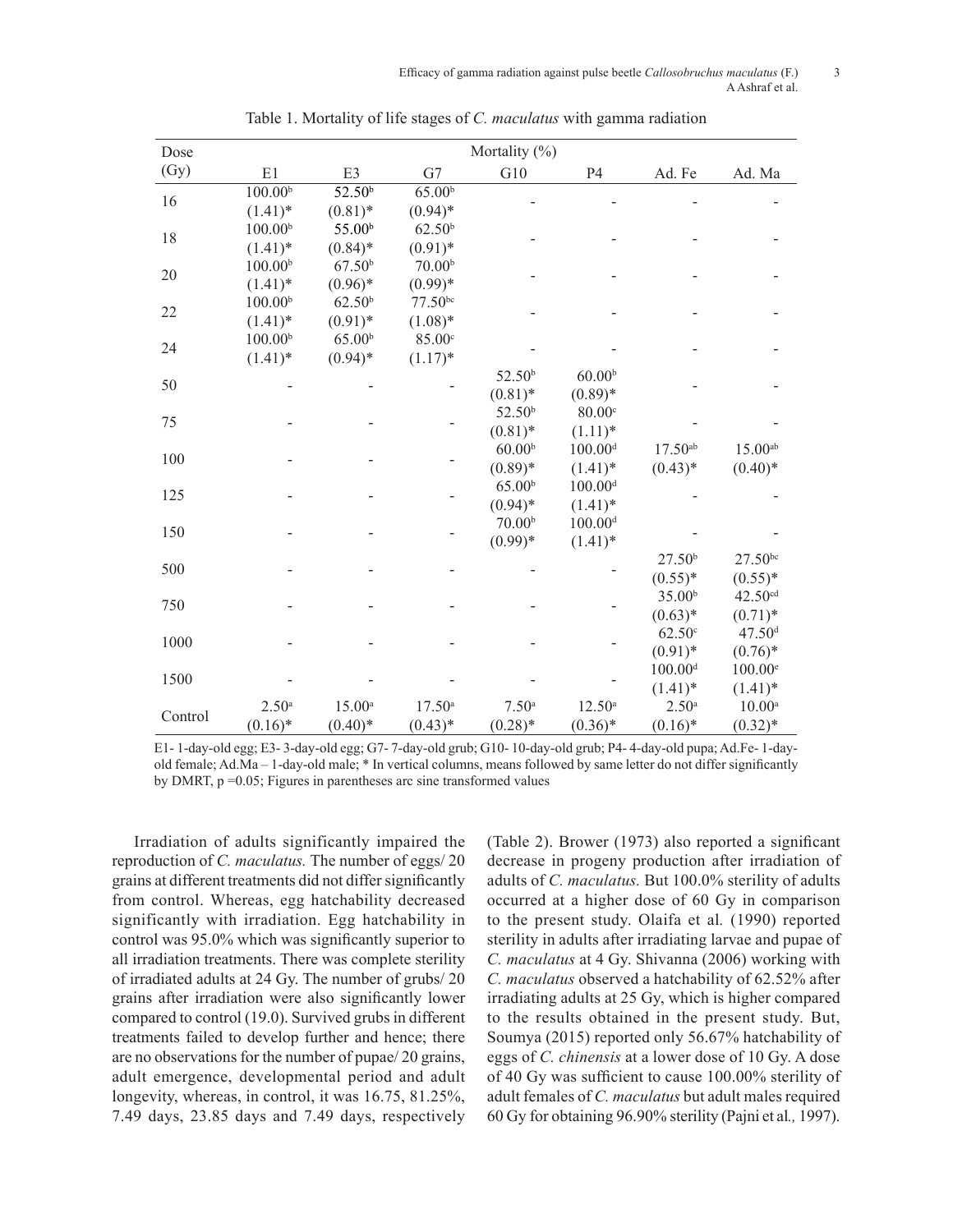| Treatments<br>(Gy) | No of<br>eggs/<br>20 grains | Egg hatch-<br>ability<br>$(\%)$  | No of<br>grubs/<br>20 grains | No of<br>pupae/<br>20 grains | Adult<br>emergence<br>$(\%)$ | Sex ratio<br>(M.F) | Develop-<br>mental<br>period<br>(days) | Adult<br>longevity<br>(days) |
|--------------------|-----------------------------|----------------------------------|------------------------------|------------------------------|------------------------------|--------------------|----------------------------------------|------------------------------|
| 16                 | $19.25^{\circ}$             | $3.75^{\circ}$<br>$(0.19)*$      | $0.75^{\rm a}$               | 0.00                         | 0.00                         | 0.00               | 0.00                                   | 0.00                         |
| 18                 | $19.25^{\circ}$             | 2.50 <sup>a</sup><br>$(0.16)^*$  | $0.50$ <sup>a</sup>          | 0.00                         | 0.00                         | 0.00               | 0.00                                   | 0.00                         |
| 20                 | $19.25^a$                   | $1.25^a$<br>$(0.11)^*$           | $0.25^{\rm a}$               | 0.00                         | 0.00                         | 0.00               | 0.00                                   | 0.00                         |
| 22                 | $19.00^{\circ}$             | $1.25^a$<br>$(0.11)^*$           | $0.25^{\rm a}$               | 0.00                         | 0.00                         | 0.00               | 0.00                                   | 0.00                         |
| 24                 | $18.75^a$                   | $0.00^{a}$<br>$(0.16)^*$         | 0.00 <sup>a</sup>            | 0.00                         | 0.00                         | 0.00               | 0.00                                   | 0.00                         |
| Control            | $19.75^{\circ}$             | 95.00 <sup>b</sup><br>$(1.35)^*$ | 19.00 <sup>b</sup>           | 16.75                        | 81.25                        | 0.71               | 23.85                                  | 7.49                         |

Table 2. Effect of gamma radiation on reproduction of *C. maculatus*

\* In vertical columns, means followed by same letter do not differ significantly (DMRT, p=0.05); Figures in parentheses arc sine transformed values

Irradiation of cowpea grains infested with development stages of *C. maculatus* resulted in significantly lower emergence of adults. Results indicate that the number of beetles emerged significantly decreased with increase in the dose. The number of adults emerged after 17 days of radiation ranged from 25.20 at 100 Gy to 45.25 at 20 Gy (Fig. 1). Hammad et al. (2020) irradiated adults of *C. maculatus* (27,754 nos.) in 100-gram cowpea grain lot and reported a dose of 650 Gy to cause complete inhibition of adult emergence. So, for complete inhibition of adult emergence, a dose higher than 100 Gy may be required.

Gamma radiation did not alter both protein and carbohydrate content of cowpea grains. Carbohydrate content in different treatments as well as control varied from  $48.46\%$  to  $49.96\%$ . Protein content rese varied from 21.37% to 24.93%. Hammad et al.  $(2020)$  auth irradiated cowpea grains with  $650 \text{ Gy}$  and found no Ker significant difference in moisture, protein, lipid, ash <sup>1984</sup><br>and exhabilitate content of course emine immediately and carbohydrate content of cowpea grains immediately after irradiation and also after three months of



Fig. 1. Adult emergence from cowpea grains infested with lifestages of *C. maculatus*, after 17 days of irradiation

irradiation. Likewise, Al-Kaisey et al. (2003) reported that there was no significant difference in the protein and carbohydrate content of broad bean (*Vicia faba)*  irradiated at a dose ranging from 0 to 10 KGy.

The results obtained in the study revealed that gamma radiation was effective against all stages of *C. maculatus* and can serve as an alternative to insecticides. The sensitivity to gamma radiation increases with radiation dose. But, radiosensitivity decreases with an increase in the age of the insect. Hence, the egg stage of *C. maculatus* is the most radiosensitive and adult the least.

### **ACKNOWLEDGEMENTS**

This work was conducted as part of Post Graduate research at the Kerala Agricultural University. The authors acknowledge financial support provided by Kerala Agricultural University.

#### **REFERENCES**

- Al-Kaisey M T, Alwan A K H, Mohammad M H, Saeed A H. 2003. Effect of gamma irradiation on anti nutritional factors in broad bean. Radiation Physics and Chemistry 67(3-4): 493-496.
- AOAC (Association Official Analytical Chemists). 1980. Official Methods of Analysis, 13<sup>th</sup> edition Association Official Analytical Chemists, Washington, D.C. 1038 pp.
- Brower J H. 1973. Low-Dosage Gamma Radiation Effects on the Reproductive Capacity of *Callosobruchus maculatus.* Annals of the Entomological Society of America 66(3): 617-619.
- DACFW [Department of Agriculture Cooperation and Farmers Welfare]. 2020. Draft Gazette Notification. http://agricoop.nic.in/circulars/ plant-protection.